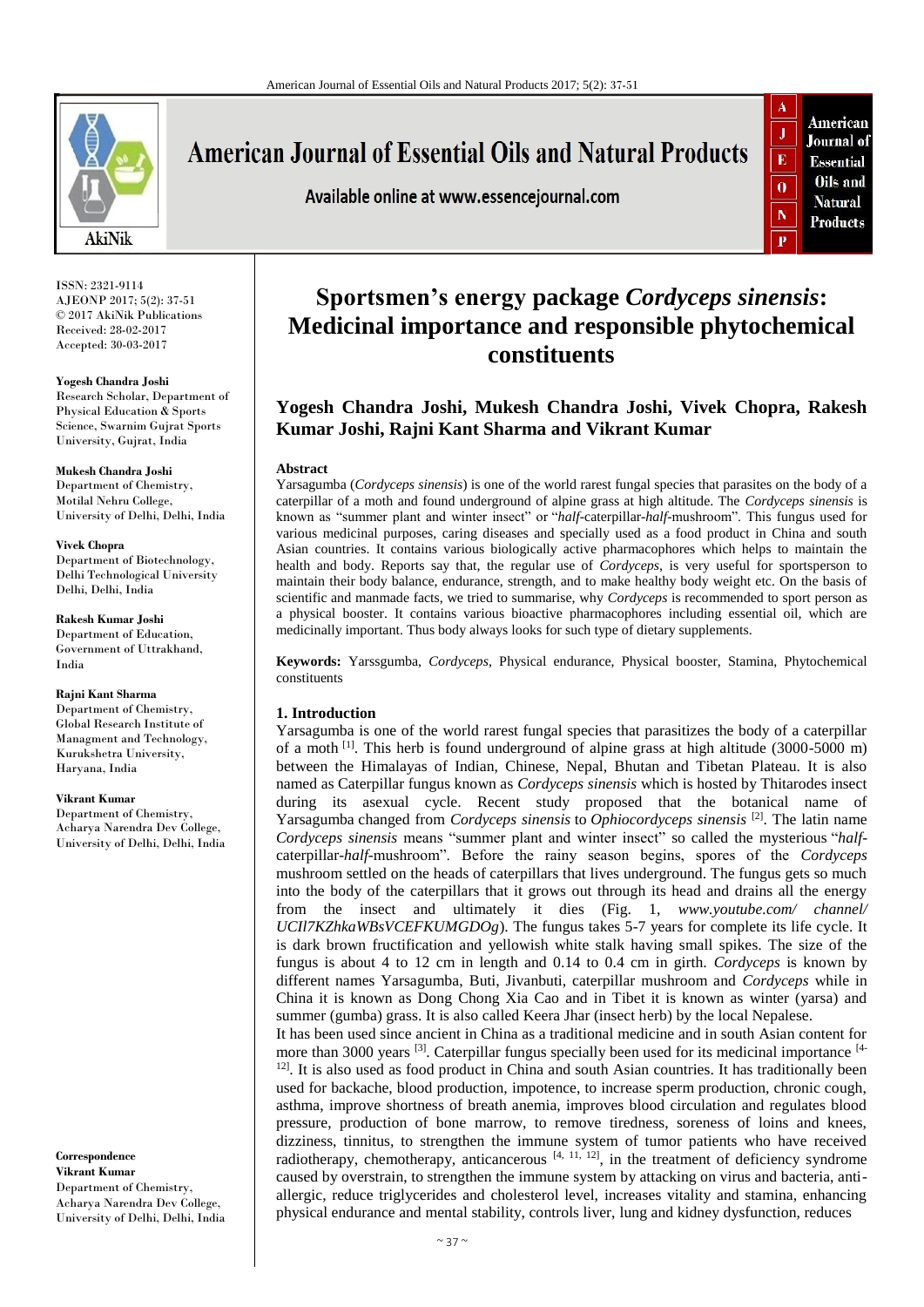pains of loins and knees  $[13-17]$ . It is also used as traditional healer such as erectile dysfunction, malignant tumors, diabetes, female aphrodisia, bronchitis, asthma, cough and cold, jaundice, alcoholic hepatitis, anti-tussive and expectorant effects etc. It is also used as a natural Viagra or also known as Himalayan Herbal Viagra.

*Cordycep* contains several biologically active pharmacophores such as sterols, alkaloids, polysaccharides, nucleosides, amino acids, inorganic elements, vitamins, fatty acids and other ketone, aldehydes, ether, and phenols etc. Thus human body always look for such type of dietary supplements which contains all the material in it. Thus, we can say *Cordyceps* must be responsible for its mode of action against human health hazards.



**Fig 1:** Caterpillar fungus

#### **Scientific classification**

| Kingdom         | Fungi             |
|-----------------|-------------------|
| Subkingdom      | Dikarya           |
| Phylum          | Ascomycota        |
| Subphylum       | Pezizomycotina    |
| Class           | Sordariomycetes   |
| <b>Subclass</b> | Hypocreomycetidae |
| Order           | Hypocreales       |
| Family          | Clavicipitaceae   |
| Genus           | Cordyceps Species |

Spp. about 300 described species <sup>[18]</sup> some common are as follows:

*C. bassiana* (Bals.-Criv.) *C. gunnii C. militaris C. ophioglossoides C. sinensis C. subsessilis* (Petch) *C. unilateralis*

#### **2. Habitat, Ecology and Economy**

*Cordyceps* is generally found in the alpine region of the Himalayas at the elevation >3000 m. *Cordyceps* mostly found above the snowline in Jumla, Dolpa, Kalikot, Baglung, Mustang, Humla, Rasuwa and Manang districts of Nepal and Ganzi, Lithang and high Himalayas of India, Tibet and Bhutan <sup>[19]</sup>. The suitable conditions are high altitude, low oxygen level and low temperature for *Cordyceps* cultivation. Most of Alpine rural population economically based on this cultivation in Nepal and Tibet. It has a very high trade value

that is transacted at more than twice the cost of gold by weight. For last couple of years, the trade of Yarsagumba is increasing and it has been regarded as an expensive life saving tonic. Yarsagumba is a remedy for headache, toothache or any many other diseases. Thousands of villagers particularly from Nepal and Tibet are risking their own lives to collect Yarsagumba from high mountains during May and August for making money.

#### **3.** *Cordyceps* **as a physical booster for sportsman**

Cordyceps has been used to support good balance, strength, and a healthy body weight. It is also used widely and traditionally to increase the energy and enhance stamina in the human body. It has a positive effect on blood sugar and fat metabolism, which is important to boost the health, because fats and sugars are actively mobilized during activation of the stress response to supply the body with extra energy. Furthermore, the cell-protective and antioxidant activities of Cordyceps have been documented [6]. Traditional Chinese medicine practitioners also recommend the regular use of Cordyceps to strengthen the body <sup>[6, 20, 21]</sup>.

Daily dietary supplements are the best known to reducing the risk of disease, to maintain good health and to improve homeostasis. Thus research for complete package energy food is high in demands, which can be effective, nontoxic, antioxidant and ergogenic properties has gained attention. During the training of sportsperson, the individual is looking for large amount of physical and psychic energy. During this time numerous energetic and other substances are consumed by the sportsperson to retain their physical energy and strength  $[22-26]$ . Thus the individuals are looking for the complete package of energy and we know that giving individuals a complete package of energy substances through food is not possible therefore; nutrition specialists are facing lot of problems regarding this. For strengthened the body it has been scientifically proved that various food supplements are helpful in solving this problem  $[27]$ , and one of them is *Cordyceps*, which is gaining a lot of attention as a food supplement or a complete energy package for sportsmen's nutrition.

In 1993 World Championships in Athletics, the manager of a group of dominant Chinese female distance runners, announced that his athletes had been fed a soup of Yarsagumba and turtle blood. Daniel Winkler, an ecologist has done extensive research on this fungus, and explains in one of his articles that, "Among the wealthy and power in China," Yarsagumba, "has come to rival French champagne as a status symbol at dinner parties or as a prestigious gift." Researchers are working to raise the adaptive reserves of sportsmen functional system to ensure the positive result in the training outcome. Therefore, the important part is to investigations of the effects of *Cordyceps* (a food supplement used by sportsmen), on their blood haematological and biochemical indices of the individual sportsperson. Thus, it has been concluded that the effect of *Cordyceps* may contribute to improving the course of adaptation of elite sportsmen to physical loads, increasing the physical and functional capacity of their body, results in better sport results. Researchers studied the effect of *Cordyceps* in 28 sportsmen aged between 22–25 years. Members of the experimental group were administered *Codyceps* in capsules, each containing 500 mg of dry fermented powder of the *Cordyceps sinensis*. *Cordyceps* was administered for 14 days (according to the following scheme: one capsule with breakfast and one with lunch for 4 days, one capsule three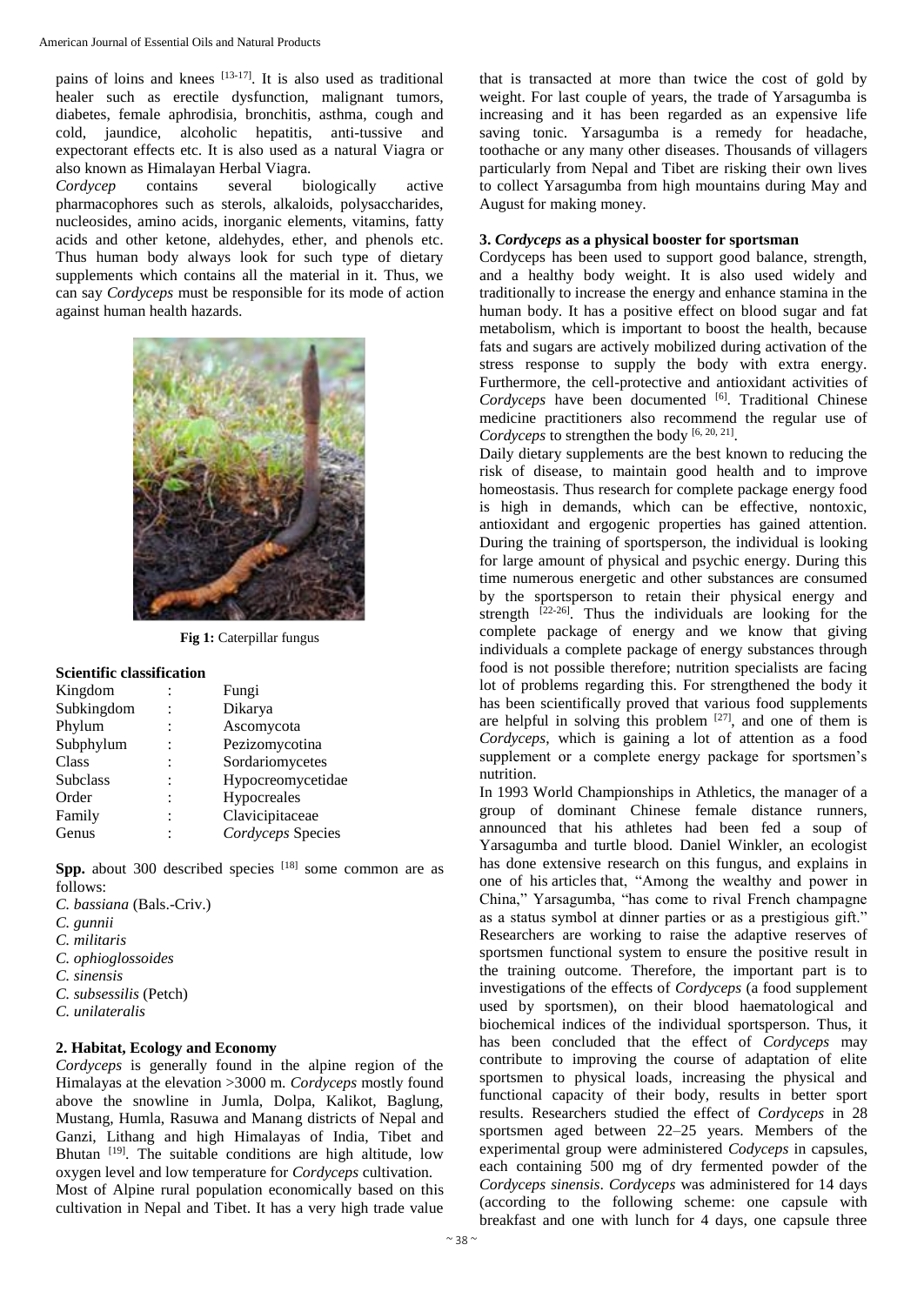times a day for 6 days, and one capsule four times a day for 4 days) which shows that no significant change in red blood corpuscles, mean red corpuscle volume, red corpuscle distribution area, mean corpuscular haemoglobin and its concentration in the blood and also there is no positive effect of *Cordyceps* on haemopoiesis. However during this, the positive changes in number of leukocyte and leukocyte formula were observed. The number of lymphocytes increased, and the percentage ratio between granulocytes and agranulocytes was levelled in the leucogram. Creatinine concentration, which statistically significantly increased over the experimental period on the background of lowered creatinekinase, uric acid and urea levels in the blood of the studied individuals, indicates the ergogenic effect of *Cordyceps* on the energetic system, physical and functional performance of the sportsmen's body  $[28]$ . Related study has been done by Meena *et al*. [29] in rat and observed that no significant change in organ weight and serological parameters, however, there was a significant increase in food intake, body weight gain and haematological parameters such as RBC, WBC, Hb and lymphocytes in treated group.

The traditional uses of *Cordyceps* in Sikkim, India, found that most of local folk healers/traditional healers use *Cordyceps* for the treatment of 21 ailments. One research group from China have reported that *Cordyceps* helps in lactate clearance and improved lactate energy metabolism within the cell of mice and allowing athletes greater anaerobic physical performance [30]. There are few other reports have been published regarding the curative effect of *Cordyceps* involving various experimental model and some clinical trials in volunteer athletes [31]. Clinical research has shown that *Cordyceps* increased cellular bio-energy ATP [32] by increase in useful energy and improves internal mechanism, which results more and more efficient utilization of oxygen [33].

Rossi et. al. reported that a specific combination of fungal supplements can help to improve the performance of endurance in athletes. They studied the effects of a brief 3 month trial of two fungal supplements, *Ganoderma lucidum*  and *Cordyceps sinensis* (3 capsules of *C. sinensis* and 2 capsules of *G. lucidum* per day), in ages between 30-40 years old, 7 healthy male volunteers, amateur cyclists participated in "Gran Fondo" cycling races. They reported the effects of fungal supplements on physical fitness of the athletes by monitoring and comparing the testosterone/cortisol ratio in the saliva and oxidative stress [DPPH (1, 1'-diphenyl-2picrylhydrazyl) free radical scavenging activity] just before and after the physical activity  $[34, 35]$ . They observed a decrease of more than 30% in the testosterone/cortisol ratio after race compared to before race was considered as a risk factor for nonfunctional overreaching (NFO) or the overtraining syndrome (OTS). The results show that, after 3 months of supplementation, the testosterone/cortisol ratio changed in a statistically significant manner, thereby protecting the athletes from NFO and OTS. Antioxidant activity was also measured by quantifying the scavenging ability of the human serum on the synthetic free radical DPPH. After 3 months of fungal supplementation, the data demonstrate an increased scavenger capacity of free radicals in the athletes' serum after the race, thereby protecting the athletes from oxidative stress  $^{[36]}$ . It also helps to reduce the lactic acid accumulation in the muscles. The reduction of lactic acid is the reason of reduction in exhaustion and stress, and thus improves physical performance and increases the stamina. By using swimming test the similar results were found in a rat study  $[37, 38]$ .

Now, researchers believe that *Cordyceps* is the best known multimedicine or complete energy package (dietary supplements) or booster for increasing physical stamina. Thus, consumption of *Cordyceps* by human led individual to great physical enhancement, extra endurance and the antifatigue ability [39-41].

## **4.** *Cordyceps* **medicinal importance and phytochemical constituents**

*Cordyceps* has various biological effects on the human organ systems viz., on the, central nervous system (sedative, anticonvulsant and cooling effects), respiratory system (relaxant role in the bronchi, it increases adrenaline secretion from the adrenal glands and important role in tracheal contraction caused by histamine, antitussive, expectorant and anti-asthmatic action and prevents pulmonary emphysema), endocrine system (it can increase plasma corticosterone levels thus affects male hormone), nourishing the kidney, renal, hyposexuality and hyperlipidemia etc. [42]. It also has been used as an antitumor and haemostatic, mycolytic, antiashmatic, and expectorant etc., few pharmacophore such as cordycepin and polysaccharides are mostly detected as cytotoxic, antibiotic, antitumor, antioxidation and boosting the immune system etc. [43-48].

*Cordyceps* contains multicomponent biologically active pharmacophores such as sterols <sup>[39]</sup> fatty acids, inorganic metals <sup>[49]</sup>, polysaccharides, phenols, almost all the essential amino acids, few aliphatic and aromatic ketones, aldehydes, and essential oil etc. Biologically active pharmacophores are discussed one by one as follows:

## **4.1 Sterols**

Sterols are one of the major constituent extracted from *Cordyceps*. The glycosylated form of ergosterol peroxide was found to be a greater inhibitor to the proliferation of K562, Jurkat, WM-1341, HL-60, and RPMI-8226 tumor cell lines  $[39, 10]$ 43-48, 50-54]. Examples are, ergosterol (1), ergosteryl-3-*O*-*β*-Dglucopyranoside (2), ergosterol peroxide (3), *5α,*8*α-*epidioxy-24(*R*)-methylcholesta-6,22-dien-3*β*-D-glucopyranoside (4), 5*α*-ergosta-7,22-diene-3*β*,5*β*,6*β*-triol (cerevisterol) (5), ergosta-4,6,8(14),22-tetraen-3-one (6, ergone), 4,4-dimethyl-5*α*-ergosta-8,24(28)-dien-3*β*-ol (7), 3-*o*-ferulylcycloartenol (8), 5*α*,6*α*-epoxy-24(*R*)-methylcholesta-7,22-dien-3*β*-ol (9), 3*β*,15*β*-dihydroxy-(22*E*,24*R*)-ergosta-5,8(14),22-trien-7-one [H1-A] (10), 22, 23-dihydroergosteryl-3-*O*-*β*-Dglucopyranoside (11), *β*-sitosterol (12), *β-*sitosterol-3-*O*acetate (13), daucosterol (14), stigmasterol (15), stigmasterol 3-*O*-acetate (16), cholesterol (17), campesterol (18), dihydrobrassicasterol [D5-ergosterol] (19); fungisterol [D7 ergosterol] (20), and (17*R*)-17-methylincisterol (21).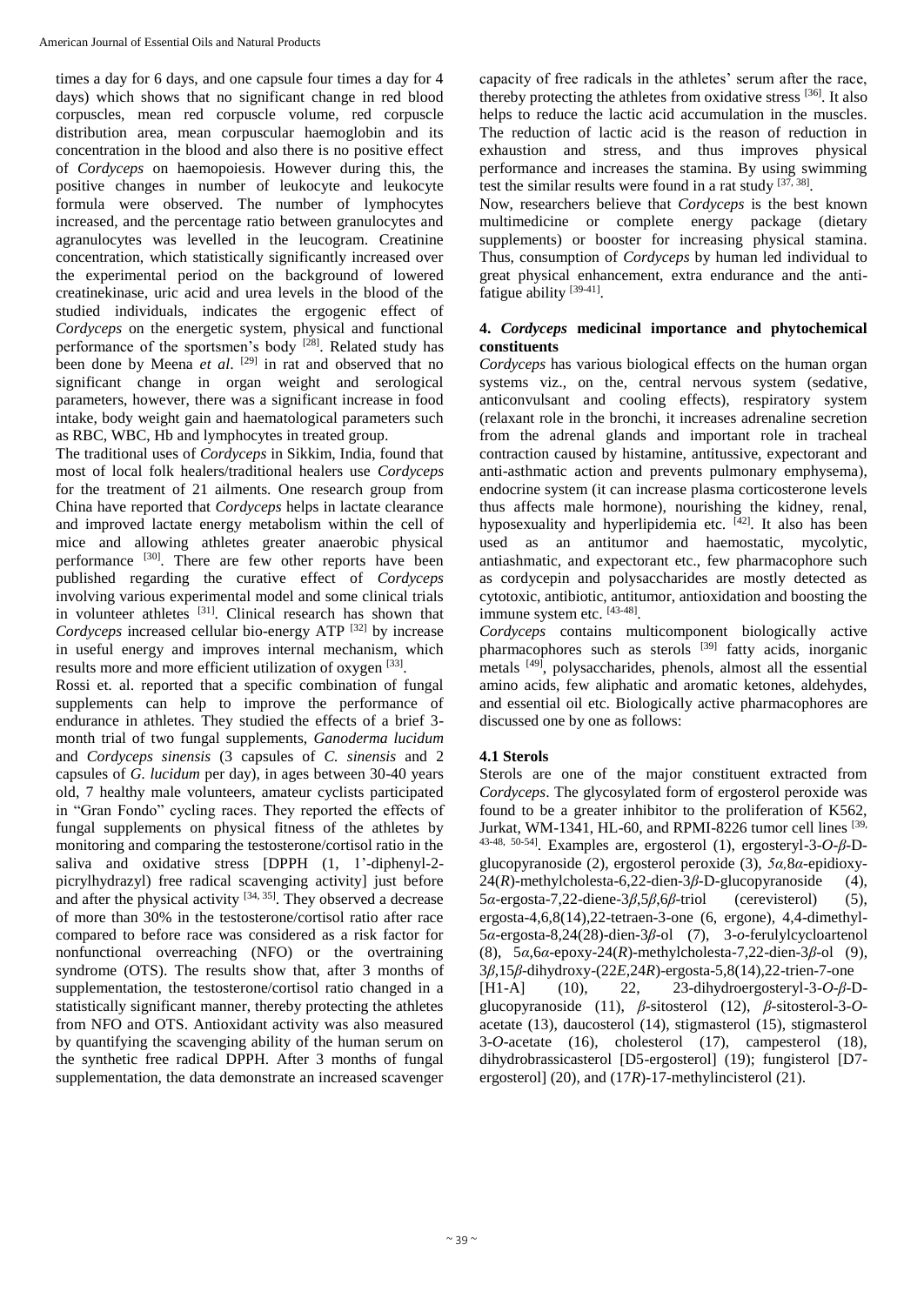

Ergosterol (1) and its derivatives have diverse medicinal value including cytotoxicity and antimicrobial activity [50, 52-54]. Ergosterol (1) is well known as diuretic bioactive compound with excellent efficacy  $[13]$ . Ergosterol derivative (2) have significant inhibition of superoxide anion generation and elastase release with IC<sub>50</sub> values of 5.42  $\pm$  0.50 and 5.62  $\pm$  $0.37 \mu M$ , respectively <sup>[53]</sup> and ergosterol peroxide (4) act as a greater inhibitor to the proliferation of K562, Jurkat, WM-1341, HL-60 and RPMI-8226 tumor cell lines and could be a

potential anticancer property [43]. Sterol (5) improved kidney function in renal diseases, including IgA nephritis, autoimmune nephritis, and lupus nephritis by inhibiting IL-2 formation by monocyte and proliferation of mesangial cells and lymph node and also preventing and treating bronchial hyper responsiveness and acute asthma attack and improving pulmonary function. H1-A (10) can suppress the activated human mesangial cells HMC and alleviate IgAN (Berger's disease) with clinical and histological improvement  $[7]$ .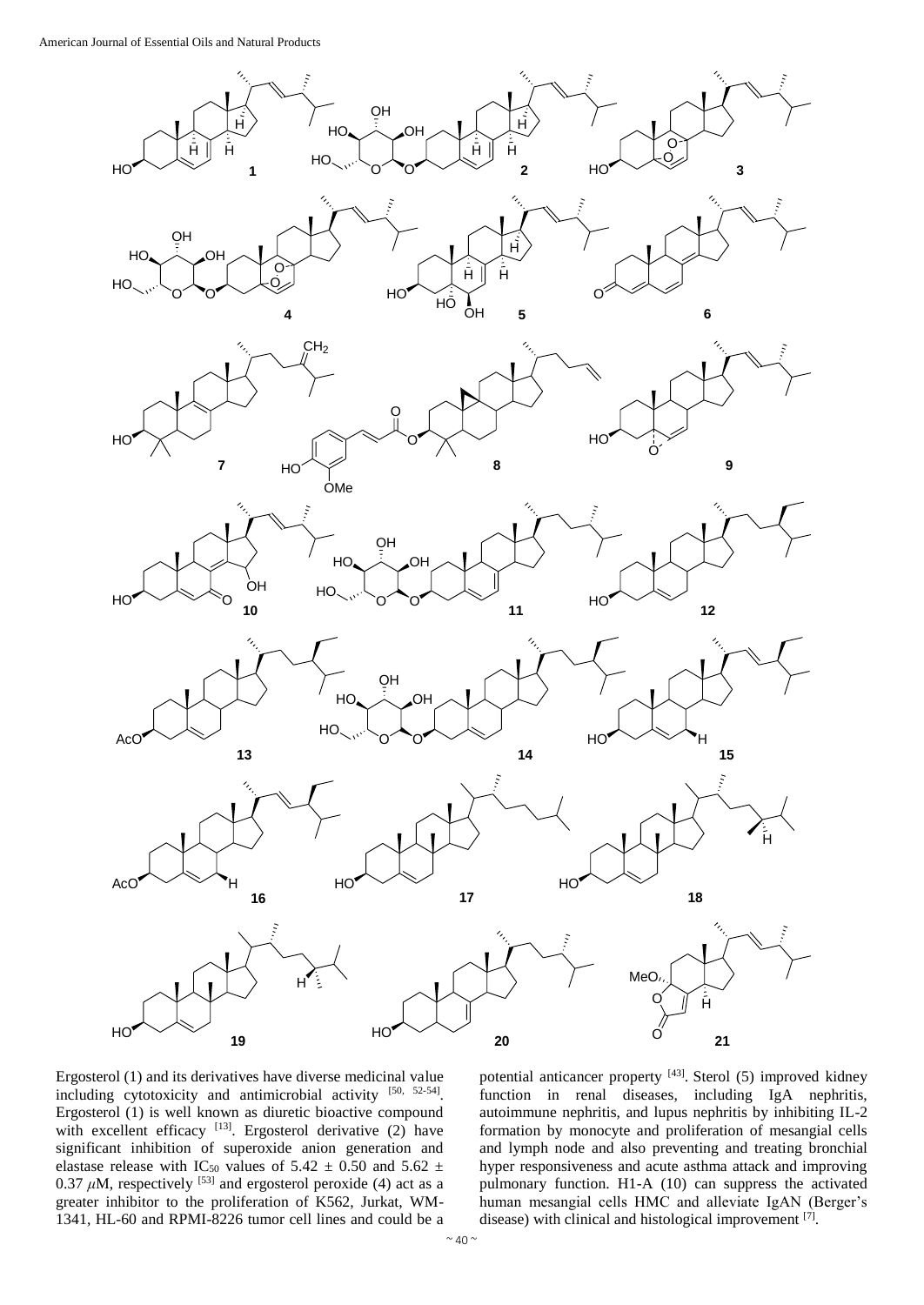#### **4.2 Nitrogenous compounds**

Another major constituent [55] extracted from *Cordyceps* are nitrogen containing compounds which includes nitrogenous bases, nucleosides and nucleosides etc. These are as follows:

**Nitogenous base:** Cytosine (22), uracil (23), thymine (24), adenine (25), guanine (26), hypoxanthine (27), 2-nicotinic acid (28), caffeine (29), cordysinin C (30), cordysinin D (31), and cordysinin E (32).



**Nucleosides** [55]**:** Adenosine (33), cordycepin (34), guanosine (35), dideoxyadenosine (36), N6-(2-hydroxyethyl) adenosine (37), inosine (38), thymidine (39), uridine (40), dideoxyuridine (41), and cordysinin B (42). All nitrogenous bases and nucleosides can play a major role in the biological system. Adenosine (33) has anticonvulsant activity, inhibits cancer cell growth, anti-inflammatory and other effect  $[5, 9, 10, 10]$ 16, 56-58, 60-62]. Cordycepin (34) has been well characterized [57, 58] and can have a role in DNA repair mechanism for antitumor response [31] and inhibit the phosphorylation of Akt and p38 in dose-dependent manners in LPS-activated macrophage. It also helps to decrease the expressions of cycloxygenase-2 (COX-2) and inducible nitric oxide synthase (*i*NOS) in RAW 264.7 cell and has good effect on diabetic osteopenia in diabetic rats [63]. The significant effect of Cordycepin (Cordymin) on diabetic osteopenia might be directly through weakening of ALP and TRAP activity and mediate through recovery of  $\beta$ -cells and lowering the concentration of serum glucose, which subsequently triggered a lower extent of oxidative stress in diabetic rats. Other uses of Cordycepin as an antitumor, antibacteria, antivirus, antinsecticidal, anti-inflammatory, analgesic effect, and can stimulates steroidogenesis and enhances immunity [64-67].

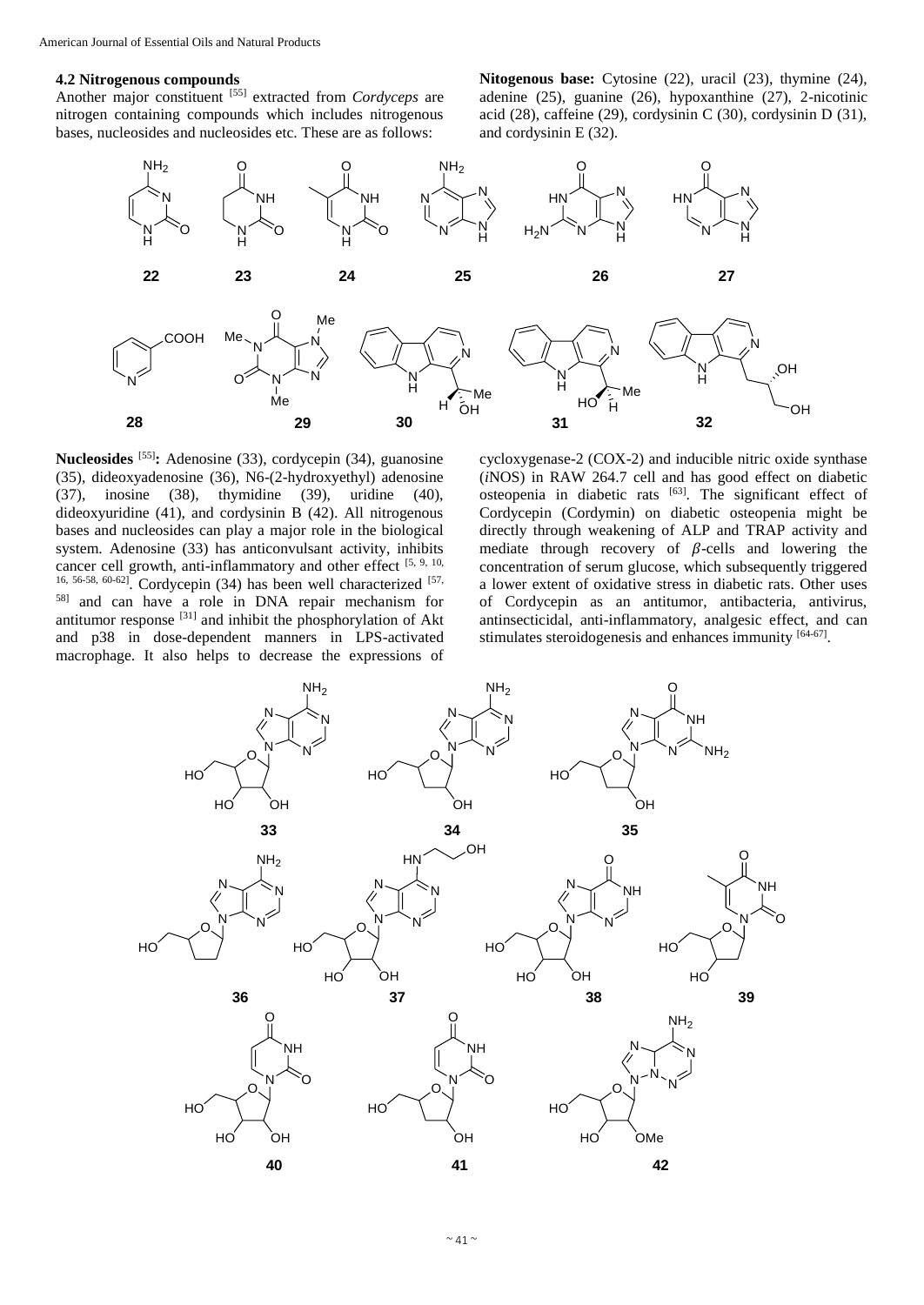#### **4.3. Proteins and amino acids and polypeptides**

*Cordyceps* contains many amino acids (43-62) and polypeptides, which played an important role in clinical trials. *Cordyceps* contain crude protein which is made up of 18 amino acids such as aspartic acid, threonine, serine,

glutamate, proline, glycine, valine, methionine, isoleucine, leucine, tyrosine, phenylalanine, lysine, histidine, cystine, cysteine and tryptophan and among these glutamate, arginine and aspartic acid have highest content.



**Peptides** [53, 58]**:** Aurantiamide acetate (63), cordyceamides A (64), cordyceamides B (65), cordysinin A (66), cordycedipeptide A (3-acetamino-6-isobutyl-2,5 dioxopiperazine) (67), 3-isopropyl-6-isobutyl-2,5 dioxopiperazine (68), 3,6-di(4-hydroxy)benzyl-2,5-dioxopiperazine (69), cyclo-(Gly-Pro) (70), cyclo-(Val-Pro) (71), cyclo-(Leu-Pro) (72), cyclo-(L-Pro-L-Val) (73), cyclo-(L-Phe-L-Pro) (74), cyclo-(L-Pro-L-Tyr) (75), cyclo-(Ala-Leu) (76), cyclo-(Ala-Val) (77), cyclo-(Thr-Leu) (78), and myriocin (79). cordyceamides A (64) and B (65) as well as cordycedipeptide A (67) act as cytotoxic against L-929, A375 and Hela cell lines. Cordycedipeptide A (67) showed significant IC<sub>50</sub> value of 6.30 mg/mL (L-929), 9.16 mg/mL

(A375). 64 showed better effect than 65 on L929 cell and A375 cell, but on Hela cell 65 showed better effect. Jia *et al*. [57] reported that Cordycedipeptide A  $(68)$  the cytotoxic activities of the constituent to L-929, A375, and Hela and its better effect on several tumor cell lines. Peptide 75 reported as good antifungal [68] as well as antimicrobial property [69]. Myriocin (79, antibiotic ISP1 or thermozymocidin) is a typical amino acid which is responsible for inhibit the upregulated expression of cyclin D1 induced by high concentrations of glucose, restoring the expression of cyclin D1 [70]. Some macromolecule polypeptides isolated from *C. sinensis* could be used for the treatment of hypertension.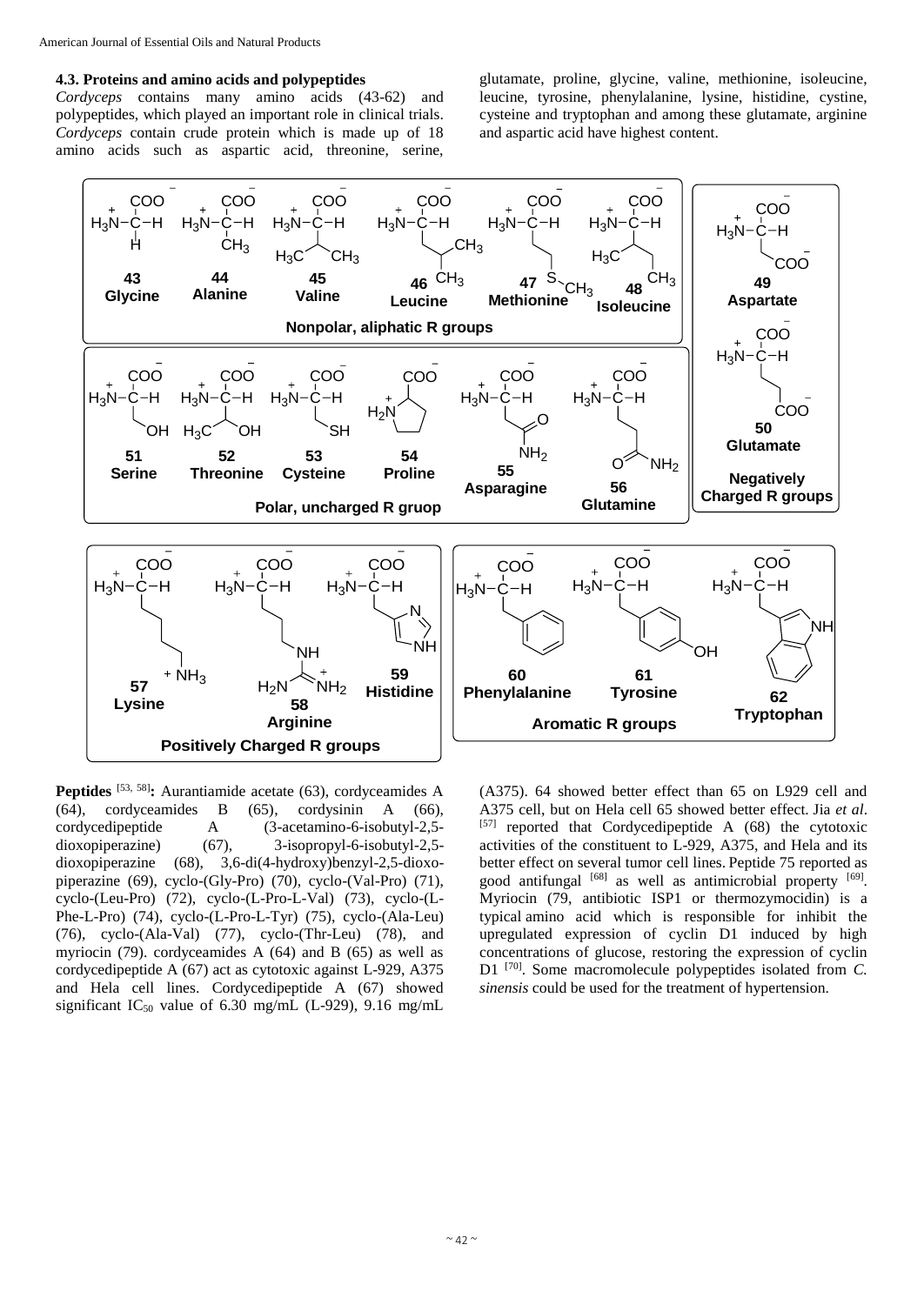

They significantly reduce the mean arterial pressure of rats and induce a direct endothelium dependent vasorelaxant effect by stimulating the production of nitric oxide and endotheliumderived hyperpolarizing factor [71].

spermidine (81), spermine (82), putrescine (83), cadaverine (84), *N*-(2'-hydroxy-tetracosanoyl)-2-amino-1,3,4-trihydroxyoctadec-8*E*-ene(tetracosanamide) (85), 1-acetyl-a-carboline (86), perlolyrine (87), flazin (88) and including all nitrogenous compounds.

Amines and polyamines <sup>[20, 53]</sup>: 1,3-Diamino propane (80),



#### **4.4 Fatty acids and other organic acids**

Unsaturated fatty acids are the components [53, 72] which playing a major role in cells or in living host. These have a

unique function of decreasing blood lipids and protecting against cardiovascular disease.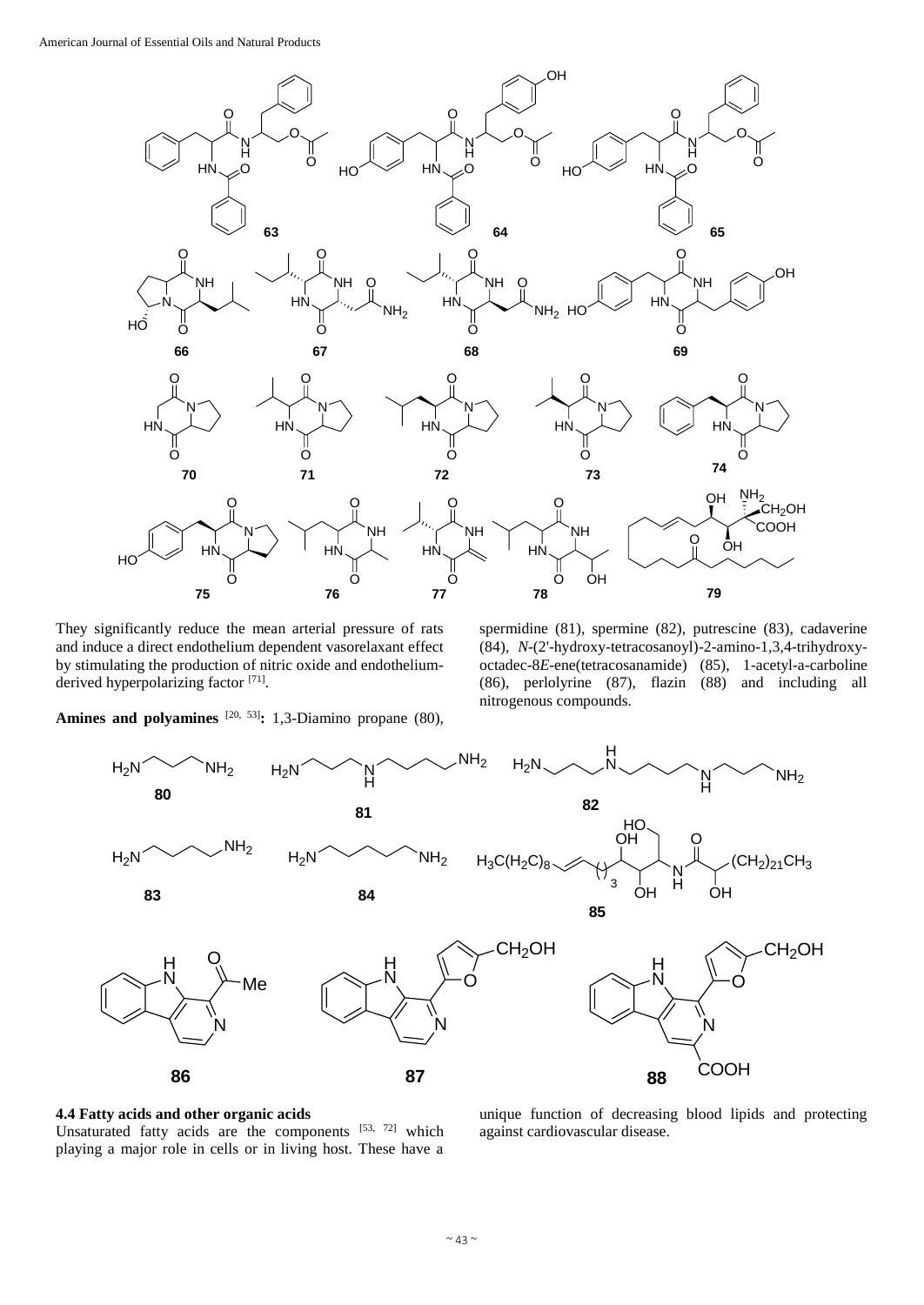American Journal of Essential Oils and Natural Products



The content of unsaturated fatty acid is higher than that of saturated fatty acid in commercial preparations of *Cordyceps*. Examples are Palmitic acid (89), lauric acid (90), myristic acid (91), pentadecanoic acid (92), palmitoleic acid (93), linoleic acid (94), oleic acid (95), stearic acid (96), docosanoic acid (97, behenic acid), lignoceric acid (98, tetracosanoic acid), and succinic acid (99).

#### **4.5 Phenolics and acids** [53]

*p*-Hydroxybenzoic acid (100), vanillic acid (101), syringic acid (102), *p*-methoxybenzoic acid (103), *p*hydroxyphenylacetic acid (104), 3,4-dihydroxyacetophenone (105), 4 hydroxyacetophenone (106), protocatechuic acid (107), 3, *p*-methoxyphenol (108), acetovanillone (109), salicylic acid (110), 3-hydroxy-2-methyl-4-pyrone (111), methyl *p*-hydroxyphenylacetate (112), 2-deoxy-D-ribono-1,4 lactone (113), and furancarboxylic acid (114).



## **4.6 Isoflavones** [53]

3,4,7-Trihydroxyisoflavone (116), glycitein (117), daidzein (118), orobol (119), and genistein (120). Compound 116 displayed significant scavenging of DPPH free radicals with IC<sup>50</sup> values of 31.97 *μ*M.

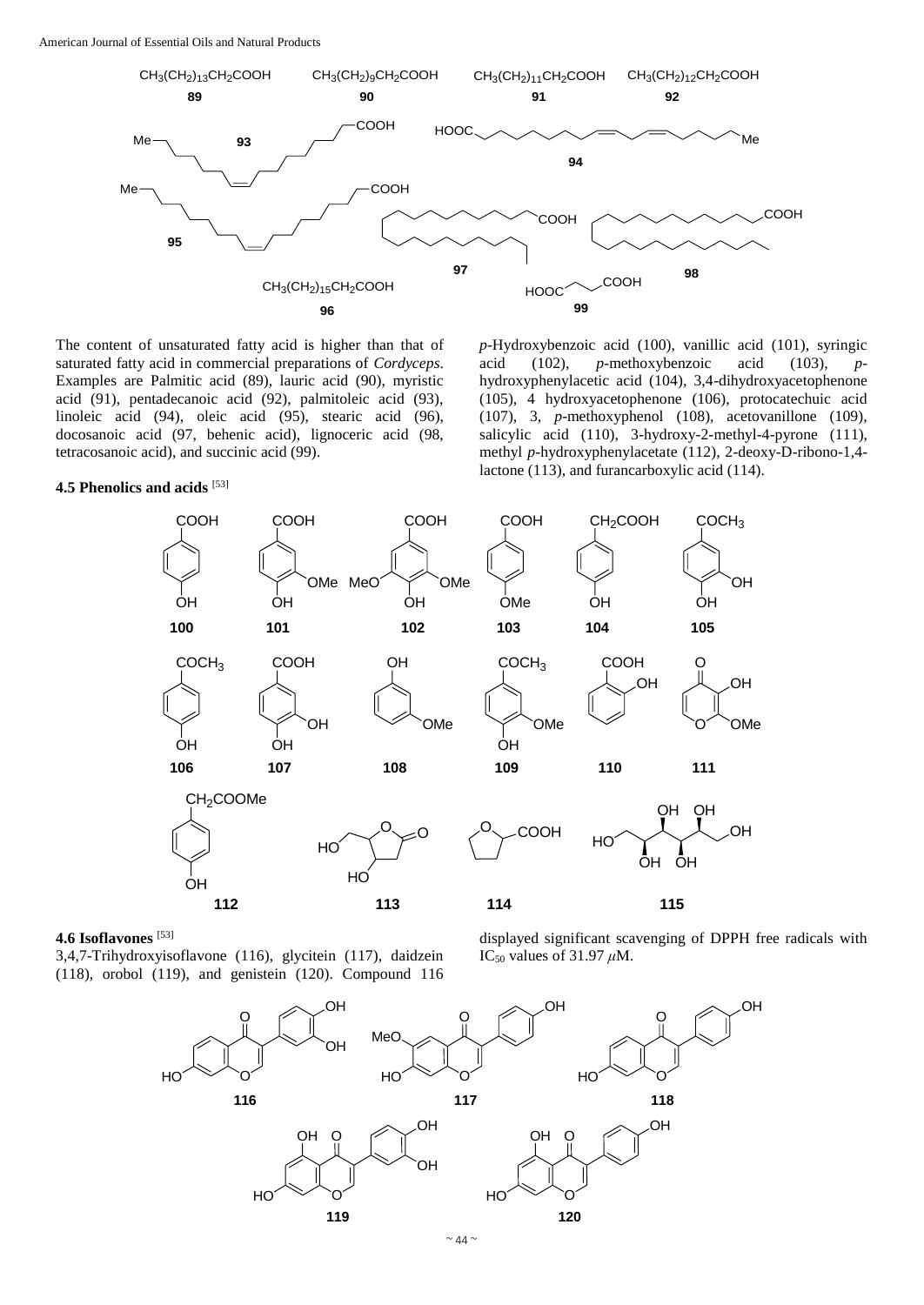#### **4.7 Sugar derivatives and polysaccharide** [73-81]

Polysaccharides (PS) are the major bioactive constituents of<br>
Cordyceps which have proven anticancer and *Cordyceps* which have proven anticancer and immunomodulation activities  $[83]$  and other notable health effects such as anti-oxidation etc. [76] Some glucose and polysaccharide derivatives were isolated from *Cordyceps* are D-mannitol (121), cordycepic acid (122), CS-F30  $[Gal:Glc:Man = 62:28:10]$  (123), CS-F10  $[Gal:Glc:Man =$ 

43:33:24] (124), CT-4N [Man:Gal =3:5] (125), CS-81002 [Man:Gal:Glc = 10.3:3.6:6.1] (126), SCP-I [D-glucan] (127), CSP-1 [Glc:Man:Gal = 1:0.6:0.75] (128), CPS1 [Glc:Man:Gal  $= 2.8:2.9:1$ ] (129), CPS2 (130), Cordysinocan [Glc:Man:Gal]  $= 2.4:2.1$ ] (131), PS-A [Glc:Gal:Man  $= 2:1:1$ ] (132), CS-PS [Man:Rhm:Ara:Xyl:Glc:Gal = 38.37:2.51:2.21:5.22:27.44:24.45] (133), mannoglucan  $[Man:Glc = 1:9]$  (134).



**130**, Predicted structure of CPS-2 isolated from the fruiting bodies of cultured *C. sinensis*

In *Cordyceps*, polysaccharides are well explored as a medicinally important pharmacophore [80, 82], such as D-Mannitol and Cordycepic acid. These polysaccharides are well explored as an effective in regulating blood sugar [73], antimetastatic, immunomodulating, antitumor effects  $[43, 77]$ , antioxidants  $[45, 75]$ , hypoglycmic  $[73, 74]$ , antiinfluenza and hypo-cholesterolemic effects. Cordycepic acid is another very important medicinal components and used with variety of medicines [31, 81] and can be used in treating liver fibrosis diuretic, improving the plasma osmotic pressure, and anti-free radical [76] .

Polygucans having high molecular weight tends to have greater water solubility and have more effective as an antitumour [79]. The crude exopolysaccharide (EPS) isolated from the mycelia liquid culture medium by ethanol precipitation contained 65–70% sugar and about 25% protein, suggesting that the EPS was composed of polysaccharide–protein complexes and showed moderate antioxidant activities with a Trolox equivalent antioxidant capacity of 35–40 *μ*mol Trolox/g and a ferric reducing ability of plasma of 50–52  $\mu$ mol Fe(II)/g. It also exhibited moderate radical scavenging and ferric reducing activities [84-90]. Shao, *et al*. first time reported that polysaccharide (glucose: mannose: galactose, 1:0.6:0.75) from *Cordyceps* can protects against the free radical-induced neuronal cell toxicity [72]. An acid polysaccharide (APS, 122) was isolated from cultivated *C. sinensis* mycelia contains mannose, glucose, and galactose in an approximate ratio of 1: 2:  $1^{[21]}$ . APS possesses protective effects in PC1<sub>2</sub> cells against H<sub>2</sub>O<sub>2</sub>-induced injury  $^{[72]}$ . Polysaccharide CS-F30 (123) increased the activities of hepatic glucokinase, hexokinase and glucose-6-phosphate dehydrogenase and decreased glycogen content in the liver [85] and CS-F10 (124) significantly increased the activity of hepatic glucokinase in streptozotocin (STZ)-induced diabetic mice leading to reduced hepatic glucose output [75]. CSP-1 (128) had strong antioxidant activities, which can be used to

reduce the blood glucose level [6] and treat renal failure. CSP-1 (128) showed hypoglycemic properties which increased circulating insulin level in diabetic animals, due to stimulate pancreatic release of insulin and/or reduce insulin metabolism  $[6]$ . A water-soluble polysaccharide named CPS-1 (129) had been isolated from *C. sinensis* mycelium having composition of glucose, mannose, and galactose in approximate ratio of 2.8: 2.9: 1 and can be used as scavenge hydroxyl radicals and reduce power- and  $Fe^{2+}$  chelating. CPS-2 (130) contains mannose, glucose, and galactose in the approximate ratio of 4: 11: 1 [89] . Wang *et al*. found that 130 could reduce PDGF-BBinduced cell proliferation through the PDGF/ERK and TGFb1/Smad pathways [90] and fibrinolytic activity [88]. Cheung *et al.* reported that Cordysinocan (131) contains glucose, mannose and galactose in a ration approximate of 2.4: 2: 1 and used to induced the cell proliferation and the secretion of interleukin-2, interleukin-6 and interleukin-8 in cultured T-lymphocytes and triggering the immune responses [84]. The heteropolysaccharide PSA (132) composed of Dglucose, D-galactose, and D-mannose in approximate ration of 2: 1: 1 possess strong inhibitory activity against cholesterol esterase and may be a potential agent to control hypercholesterolemia<sup>[87]</sup>.

#### **4.8 Inorganic Metals ion and elements** [49, 91]

Alkali Metals:  $K^+$ , Na<sup>+</sup>, Ca<sup>2+</sup>, Mg<sup>2+</sup>, and Al<sup>3+</sup>.

Metals: Fe<sup>2+</sup>, Cu<sup>2+/+</sup>, Mn<sup>2+</sup>, Zn<sup>2+</sup>, Ni<sup>2+</sup>, Sr<sup>2+</sup>, Ti<sup>3+</sup>, Cr<sup>2+</sup>, and  $V^{3+}.$ 

Non Metal:  $P^{3+/5+}$ , Se<sup>2+</sup>, Si<sup>4+</sup>, and Ga<sup>3+</sup>.

#### **4.9 Vitamins** [49, 91]

Vitamin B1 (thyamine hydrochloride, 135), vitamin B2 (riboflavin, 136), vitamin B12 (137), vitamin E (tocopherols (140), tocotrienols (141)), vitamin K1 (phylloquinone, 138), and vitamin K2 (Group of menaquinone, 139).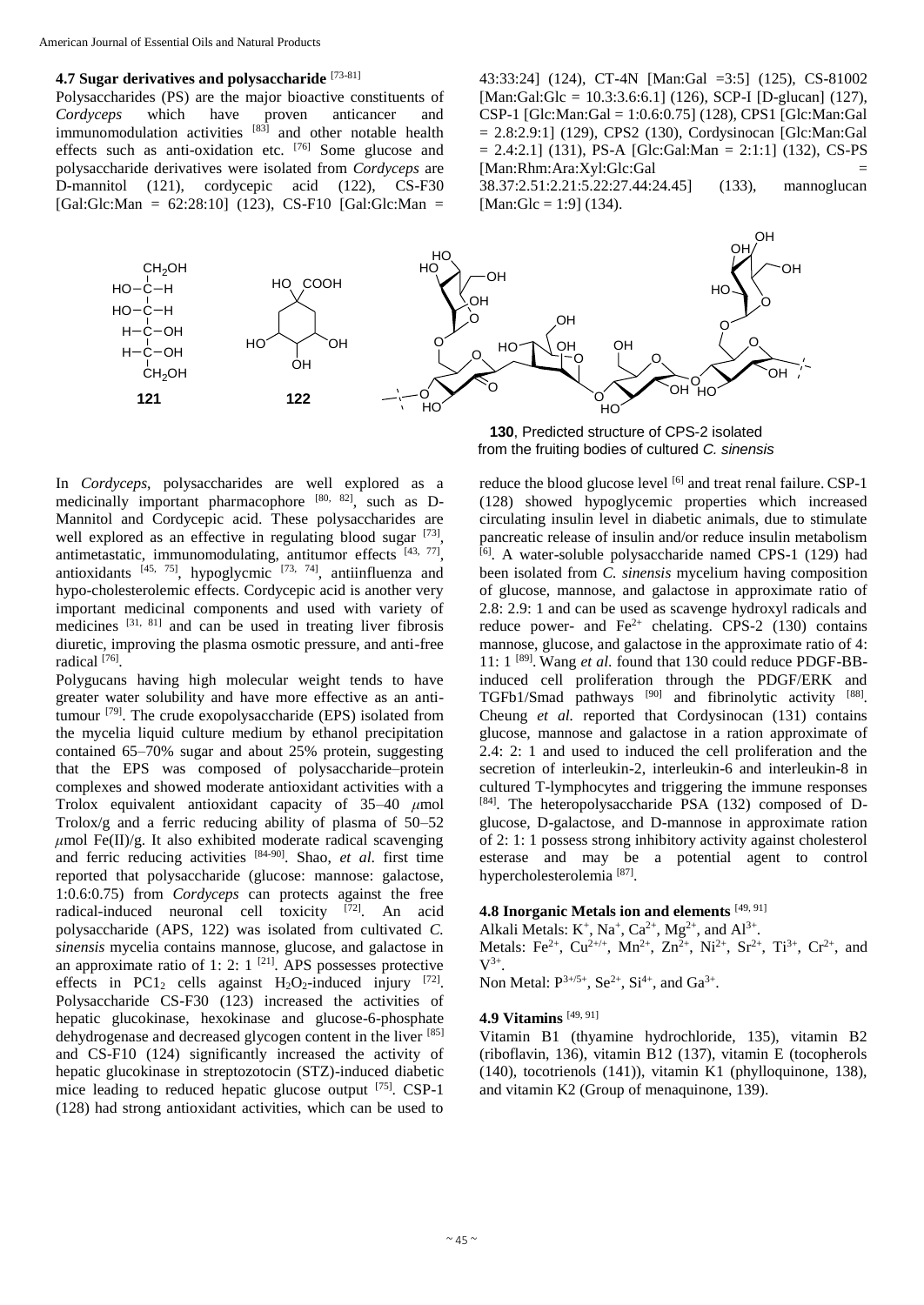

**4.10 Volatile compounds**[49, 91]

*Aldehydes:* Benzaldehyde (142), benzeneacetaldehyde (143), 4-fluoro-3-hydroxy-benzaldehyde (144), (*E*)-2-nonenal (145),



**Alcohols and phenols:** Phenylethyl alcohol (150), 2- (methylthio)-3-pyridinol (151), *p*-menth-4(E)-en-9-ol (152), 2-methyl-phenol (153), decahydro-2-naphthalenol (154), 2-



(*E*)-2-dodecenal (146), (*E*,*E*)-2,4-nonadienal (147), nonanal

(148), and decanal (149).

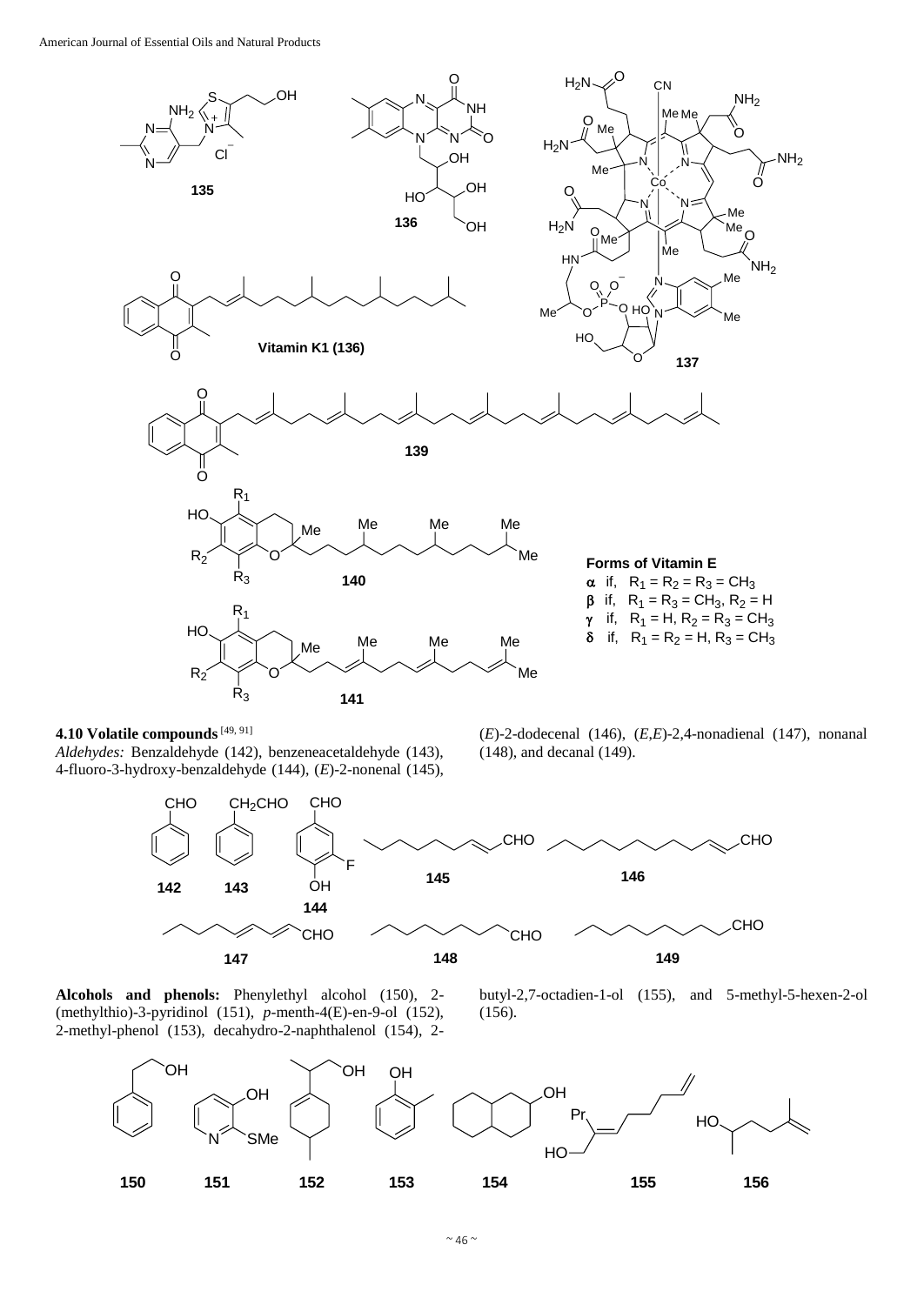**Ketones:** 4-(2-Furanyl)-3-buten-2-one (157), 6- Ethenyldihydro-2,2, 6-trimethyl-2H-pyran-3(4H)-one (158),

*trans*-3-Nonen-2-one (159), and 4-Butoxy-3-penten-2-one (160).



**Esters:** 1-Oxaspiro (4, 5)decan-2-one (161), (Z)-Dihydro-5- (2-octenyl)-2(3H)-furanone (162), 1,3-Cyclohexadiene-1,3 diol, 5,5-dimethyl-diacetate (163), 2-Butynedioic acid, di-2-

propenyl ester (164), and Oxalic acid, isobutyl tetradecyl ester (165).



**Aromatics:** 2,6-Dimethylnaphthalene (166), 1,6-dimethyl-naphthalene (167), azulene (168), and 1-methylene-1H-indene (169).



**Alkanes:** 2, 4-Diisopropyl-1,1-dimethyl-cyclohexane (170), 2-methyl-dodecane (171), 2,6,10,14-tetramethyl-hexadecane

(172), 1,54-dibromo-tetrapentacontane (173), and 1-chlorononadecane (174).



**Others:** Indole (175), 1,2-benzisothiazole (176), 1,2 benzisothiazole, 3-(hexahydro-1H-azepin-1-yl)-1,1-dioxide (177), 2-pentyl-furan (178), 1-(chloromethyl)-3-methoxybenzene (179), (E)-9-eicosene (180), ditert-dodecyl disulfide

(181), phosphonic acid (182), 7-chloro-2,3-dihydro-3-(4-*N*,*N*dimethylaminobenzylidene)-5-phenyl-1H-1,4-benzodiazepin 2-one (183), and 1,5-dihydro-1-methyl-2H-pyrrol-2-one (184).

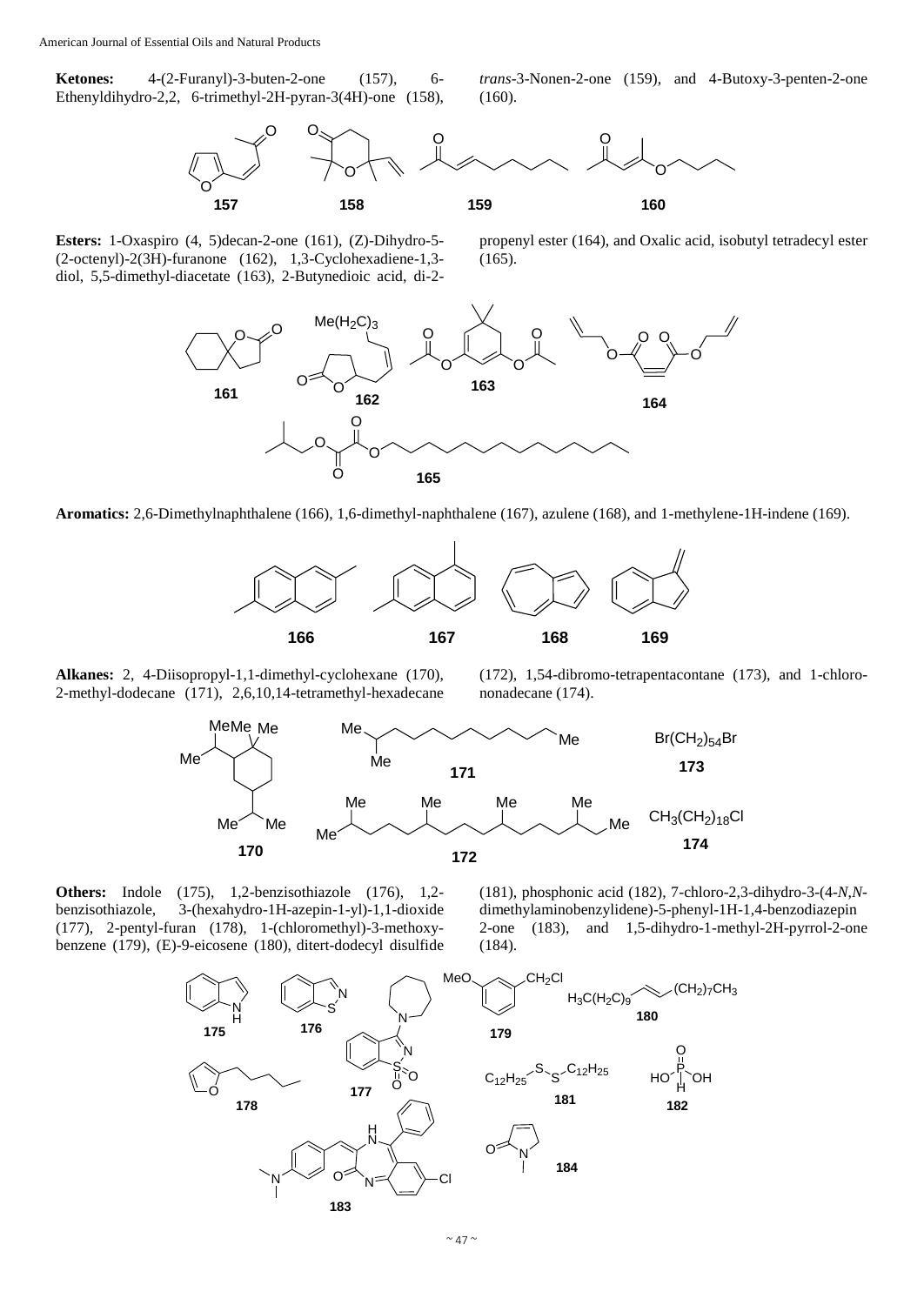#### **4.11 Essential oils**

A number of essential oils has been identifies using gas chromatography (GC–MS). Verticiol (**185**) has been found in *C. sinensis* which indicates anti-tussive and expectorant effects of *C. sinensis* [92, 93] .





#### **5. Conclusion**

Yarsagumba is one of the world rarest fungal species known as "summer plant and winter insect" so called the mysterious "*half*-caterpillar-*half*-mushroom". This fungus specially used for food verbiage in China and south Asian countries, since ancient time and used as various medicinal purposes. Recent studies says that, Yarsagumba is a complete package or dietary supplements for sportsperson which results in increase body energy, stamina, endurance, strength, and caring body diseases. This is because the availability of variety of biologically active pharmacophores present in Yarsagumba. Thus, in this text we tried to summarize, the benefits of Yarsagumba specially for sportsperson due to biologically active pharmacophores present in Yarsagumba which are actually responsible for better efficacy of the body.

#### **6. Acknowledgement**

The authors would like to acknowledge DST Delhi, Swarnim Gujrat University, Delhi Technological University, and Delhi University of India for valuable literature support.

## **7. Conflicts of Interest**

The authors have no conflicts of interest to declare.

#### **8. References**

- 1. Illana EC. *C. sinensis* A fungi used in the Chinese traditional medicine. Revista Iberoamericana de Micologia, 2007; 24(4):259-262.
- 2. Sung GH, Hywel-Jones NL, Sung JM, Luangsa-ard JJ, Shrestha B, Spatafora JW. Phylogenetic classification of *Cordyceps* and the *Clavicipitaceous* fungi. Studies in Mycology, 2007; 57:5-59.
- 3. Committee of Pharmacopeia, Chinese Ministry of Health. The People's Medical, Beijing. 1964, Chinese pharmacopeia-I.
- 4. Chen J, Zhang W, Lu T, Li J, Zheng Y, Kong L. Morphological and genetic characterization of a cultivated *C. sinensis* fungus and its polysaccharide component possessing antioxidant property in H22 tumor-bearing mice. Life Sciences, 2006; 78:2742-2748.
- 5. Gessi S, Merighi S, Borea PA. Targeting adenosine receptors to prevent inflammatory skin diseases. Experimental Dermatology, 2014; 23(8):553-554.
- 6. Li SP, Zhang GH, Zeng Q, Huang ZG, Wang YT, Dong TT *et al*. Hypoglycemic activity of polysaccharide, with antioxidation, isolated from cultured *Cordyceps* mycelia.

Phytomedicine, 2006; 13(6):428-433.

- 7. Lin CY, Lin CC, Chen CC, Kuo YC. The isolation of active fraction and active compound from *C. sinensis* can be used to improve bronchial hyper-responsiveness, Patent TW 582999 B 20040411, 2004.
- 8. Mei QB, Tao JY, Gao SB, Xu GC, Chen LM, Su JK. Antiarrhythmic effects of *C. sinensis* (Berk.) Sacc (in Chinese). China Journal of Chinese Materia Medica, 1989; 14(10):616-618.
- 9. Nakav S, Chaimovitz C, Sufaro Y, Lewis EC, Shaked G, Czeiger D *et al*. Anti-inflammatory preconditioning by agonists of adenosine A1 receptor. PLoS ONE, 2008; 3(5):e2107.
- 10. Tsai YJ, Lin LC, Tsai TH. Pharmacokinetics of adenosine and Cordycepin, a bioactive constituent of *C. sinensis* in rat. Journal of Agricultural and Food Chemistry, 2010; 58(8):4638-4643.
- 11. Wu JY, Zhang QX, Leung PH. Inhibitory effects of ethyl acetate extract of *C. sinensis* mycelium on various cancer cells in culture and B16 melanoma in C57BL/6 mice. Phytomedicine, 2007a; 14:43-49.
- 12. Yamaguchi N, Yoshida J, Ren LJ, Chen H, Miyazawa Y, Fujii Y *et al*. Augmentation of various immune reactivities of tumor-bearing hosts with extract of *C. sinensis*. Biotherapy, 1990; 2(3):199-205.
- 13. Lin CY. (24*R*)-Ergosta-7, 22-dien-3*β*,5*β*,6*β*-triol from *C. sinensis* for improving kidney function in renal diseases, Patent JP 2002053488 A 20020219, 2002.
- 14. Marchbank T, Ojobo E, Playford CJ, Playford RJ. Reparative properties of the traditional Chinese medicine *Cordyceps sinensis* (Chinese caterpillar mushroom) using HT29 cell culture and rat gastric damage models of injury. British Journal of Nutrition. 2011; 105(9):1303- 1310.
- 15. Vestergaard P, Rejnmark L, Mosekilde L. Diabetes and its complications and their relationship with risk of fractures in type 1 & 2 diabetes. Calcified Tissue International, 2009; 84(1):45-55.
- 16. Yang D, Yaguchi T, Lim CR, Ishizawa Y, Nakano T, Nishizaki T. Tuning of apoptosis-mediator gene transcription in HepG2 human hepatoma cells through an adenosine signal. Cancer Letters, 2010; 291(2):225-229.
- 17. Tianzhu Z, Shihai Y, Juan D. Antidepressant-like effects of Cordycepin in a mice model of chronic unpredictable mild stress. Evidence-Based Complementary and Alternative Medicine, 2014; 2014:438-506.
- 18. Massee G. A revision of the genus *Cordyceps*. Annals of Botany, 1895; 9(1):1-44.
- 19. Chen SJ, Yin DH, Li L, Zha X, Shuen JH, Zhama C. Resources and distribution of *C. sinensis* in Naqu Tibet. Journal of Chinese medicinal materials, 2000; 23(11):673-675.
- 20. Holliday J, Cleaver M. Medicinal value of the caterpillar fungi species of the genus *Cordyceps* (Fr.) Link (Ascomycetes). International Journal of Medicinal Mushrooms, 2008; 10(3):219-234.
- 21. Shen WB, Song D, Wu JY, Zhang W. Protective effect of a polysaccharide isolated from a cultivated *Cordyceps* mycelia on hydrogen peroxide-induced oxidative damage in PC12 cells. Phytotherapy Research, 2011; 25(5):675- 680.
- 22. Chen J, Lee S, Cao Y, Peng Y, Winkler D, Yang D. Ethnomycological use of medicinal Chinese caterpillar fungus, *O. sinensis* (Berk.) Sung GH, *et al*. (Ascomycetes) in Northern Yunnan Province, SW China.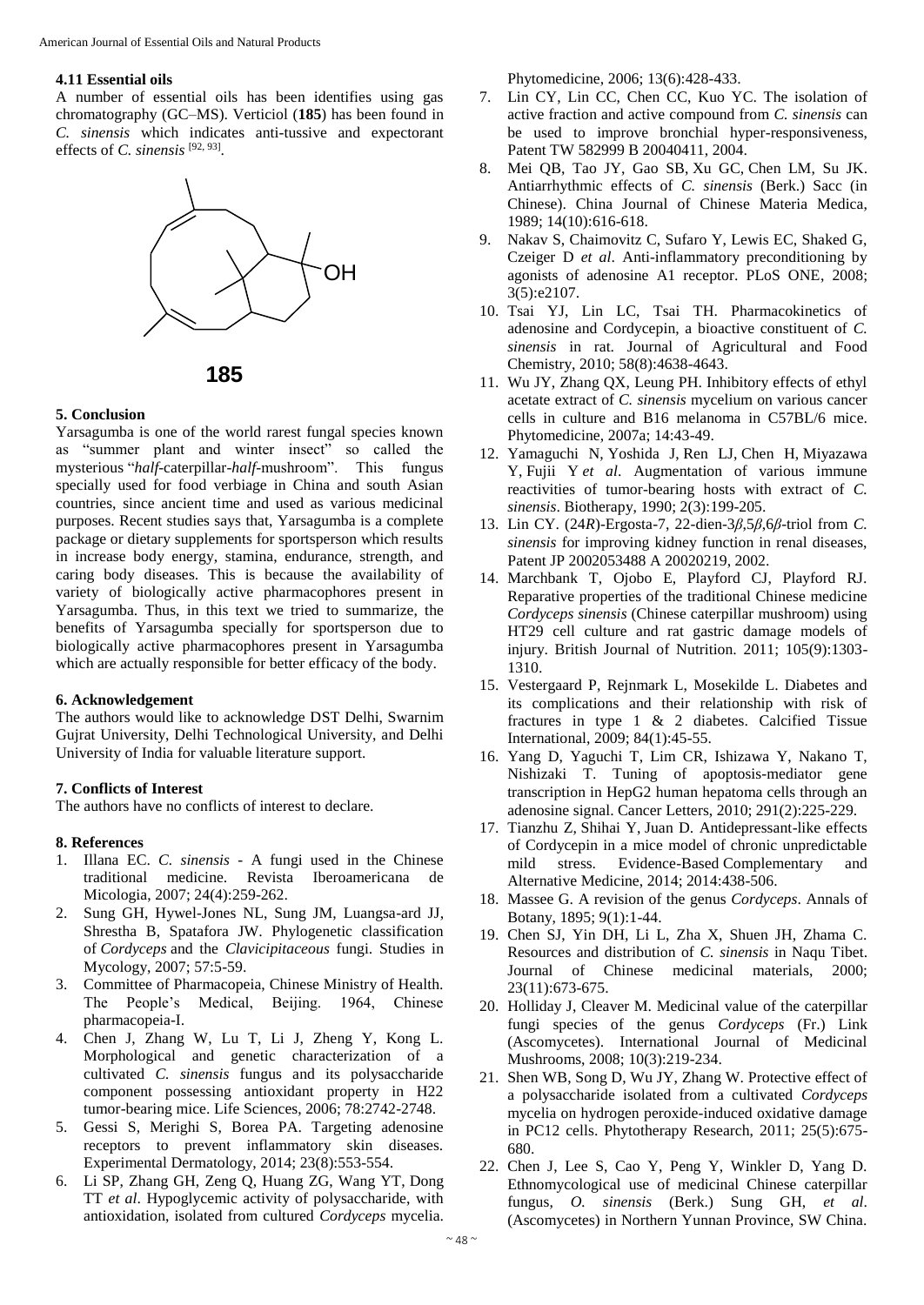International Journal of Medicinal Mushrooms, 2010; 12:427-434.

- 23. Hultman E, Greenhaff FP. Food stores and energy reserves. In: Shephard RJ, Astrand PO, eds. Endurance in Sport, New York, Blackwell Science Ltd, 1992, 127-135.
- 24. Milasius K, Peciukoniene M, Palaikiene Z. The use of biologically active substances for better adaptation of athletes to physical loads. Acta Medica Lituanica, 1996; 4:39-43.
- 25. Chen S, Li Z, Krochmal R, Abrazado M, Kim W, Cooper CB. Effect of Cs-4 (*Cordyceps sinensis*) on exercise performance in healthy older subjects: a double-blind, placebo-controlled trial. Journal of Alternative Complementary Medicine, 2010; 16(5):585-90.
- 26. Chen S, Li Z, Krochmal R, Abrazado M, Kim W, Cooper CB. Effect of Cs-4 (*Cordyceps sinensis*) on Exercise Performance in Healthy Older Subjects: A Double-Blind, Placebo-Controlled Trial. The Journal of Alternative and Complementary Medicine, 2010; 16(5):585-590.
- 27. Peciukoniene M, Stukas R, Kemeryte–Riaubiene E. Sportininkų mitybos ir energijos sunaudojimo ypatumai. Sporto mokslas, 2001; 1(23):69-74.
- 28. Milasius K, Dadeliene R, Peciukoniene M, Malickaite R. Effects of *Cordyceps* food supplement on the adaptation of physically active individuals to physical loads. Acta Medica Lituanica, 2007; 14(4):278-284.
- 29. Meena H, Singh KP, Negi PS, Ahmed Z. Sub-acute toxicity of cultured mycelia of Himalayan entomogenous fungus *C. sinensis* (Berk.) Sacc. in rats. Indian Journal of Experimental Biology. 2013; 51:381-387.
- 30. Wang ZX, Wang XM, Wang TZ. Current status of pharmacological studies on *Cordyceps sinensis* and *C. hyphae*. Chung-Kuo Chung His I Chieh Ho Tsa Chih, 1995; 15:255-256.
- 31. Zhu JS, Halpen GM, Jones K. The Scientific study of an ancient Chinese medicine: *C. sinensis*. Part 2: Journal of Alternative Complementary Medicine. 1998; 4:429-457.
- 32. Dai G, Bao T, Xu C, Cooper R, Zhu JS. CordyMax™ Cs-4 improves steady-state bioenergy status in mouse liver. Journal of Alternative Complementary Medicine, 2001; 7:231-240.
- 33. Zhu JS, James R. Presented at the American Physiological Society's (APS) annual scientific conference. Experiment Biology, in Washington, D.C, 2003-2004, 17-21.
- 34. Zou Y, Liu Y, Ruan M, Feng X, Wang J, Chu Z *et al*. *Cordyceps sinensis* oral liquid prolongs the lifespan of the fruit fly, *Drosophila melanogaster*, by inhibiting oxidative stressing. International Journal of Molecular Medicine. 2015; 36(4):939-946.
- 35. Ji DB, Ye J, Li CL, Wang YH, Zhao J, Cai SQ. Antiaging effect of *Cordyceps sinensis* extract. Phytotherapy Research. 2009; 23(1):116-22.
- 36. Rossi P, Buonocore D, Altobelli E, Brandalise F, Cesaroni V, Iozzi D *et al*. Improving training condition assessment in endurance cyclists: Effects of *G. lucidum*  and *O. sinensis* dietary supplementation. Evidence Based Complementary Alternative Medicine, 2014; 97-96(13):1- 11.
- 37. Kumar R, Negi PS, Singh B, Ilavazhagan G, Bhargava K, Sethy NK. Cordyceps sinensis promotes exercise endurance capacity of rats by activating skeletal muscle metabolic regulators. Journal of Ethnopharmacology. 2011; 136(1):260-266.
- 38. Koh JH, Kim KM, Kim JM, Song JC, Suh HJ.

Antifatigue and antistress effect of the hot-water fraction from mycelia of *Cordyceps sinensis*. Biological and Pharmaceutical Bulletin, 2003; 26(5):691-4.

- 39. Zhu JS, Halpen GM, Jones K. The Scientific study of an ancient Chinese medicine: *C. sinensis*. Part 2: Journal of Alternative and Complementary Medicine, 1998; 4:429- 457.
- 40. Dai G, Bao T, Xu C, Cooper R, Zhu JS. CordyMax Cs-4 improves steady-state bio-energy status in mouse liver. Journal of Alternative and Complementary Medicine, 2001; 7(3):231-240.
- 41. Manabe N, Azuma Y, Sugimoto M, Uchio K, Miyamoto M, Taketomo N *et al*. Effects of the mycelial extract of cultured *Cordyceps sinensis* on in *vivo* hepatic energy metabolism and blood flow in dietary hypoferric anaemic mice. British Journal of Nutrition. 2000; 83(2):197-204.
- 42. Zhang CK, Yuan SR. Recent advance in studies on immune pharmacological activities of *C. sinensis* and its submerge-cultured mycelia. Journal of Capital University of Medical Sciences, 1997; 18:37-38.
- 43. Bok JW, Lermer L, Chilton J, Klingeman HG, Towers GH. Antitumor sterols from the mycelia of *C sinesis*. Phytochemistry, 1999; 51:891-898.
- 44. Kunwar RM. Some threatened medicinal and aromatic plants: Status, trade and management practice in Dolpa, Midwestern, Nepal. Journal of Natural History Museum, 2002; 21:173-186.
- 45. Li SP, Li P, Dong TTX, Tsim KWK. Antioxidant activity of different types of natural *C. sinensis* and cultured *Cordyceps* mycelia. Phytomedicine, 2001; 8:207-212.
- 46. Liu C, Lu S, Ji MR. Affected of *C. sinensis* on *in vitro* natural killer cells. Chung-Kuo Chung His I Chieh Ho Tsa Chih, 1992; 12:267-269.
- 47. Wang SY, Shiao MS. Pharmacological functions of Chinese medicinal fungus *C. sinensis* and related species. Journal of Food and Drug Analysis, 2000; 8:248-257.
- 48. Wu JY, Zhang QX, Leung PO. Inhibitory effect of ethyl acetate extract of *C. sinensis* mycelium on various cancer cell growth. Phytomedicine, 2007; 10:53-58.
- 49. Zhu J, Wang ZG. Several metal tests in *C. sinensis* and its mycelium. Journal of Jining Medical College, 1993; 12:52-54.
- 50. Kitchawalit S, Kanokmedhakul K, Kanokmedhakul S, Soytong K. A new benzyl ester and Ergosterol derivatives from the fungus *G. Reessii*. Natural Product Research, 2014; 28(14):1045-1051.
- 51. Matsuda H, Akaki J, Nakamura S, Okazaki Y, Kojima H, Tamesada M *et al*. Apoptosis-inducing effects of sterols from the dried powder of cultured mycelium of *C. sinensis*. Chemical & Pharmaceutical Bulletin, 2009; 57(4):411-414.
- 52. Seitz LM. Ergosterol as a measure of fungal growth. Phytopathology, 1979; 69(11):1202-1206.
- 53. Yang ML, Kuo PC, Hwang TL, Wu TS. Antiinflammatory principles from *C. sinensis*. Journal of Natural Product, 2011; 74:1996-2000.
- 54. Zheng J, Wang Y, Wang JF, Liu P, Li J, Zhu W. Antimicrobial Ergosteroids and Pyrrole derivatives from halotolerant *Aspergillus flocculosus* PT05-1 cultured in a hypersaline medium. Extremophiles, 2013; 17(6):963-971.
- 55. a) Liu Y, Xu F, Chen B, Zhang J, Yao S. CZE determination of nucleosides and nucleobases from natural *C. sinensis* and cultured *C. militaris*. Chinese Journal of Pharmaceutical Analysis, 2010; 30:24-29. b) Xiao JH, Qi Y, Xiong Q. Nucleosides, a valuable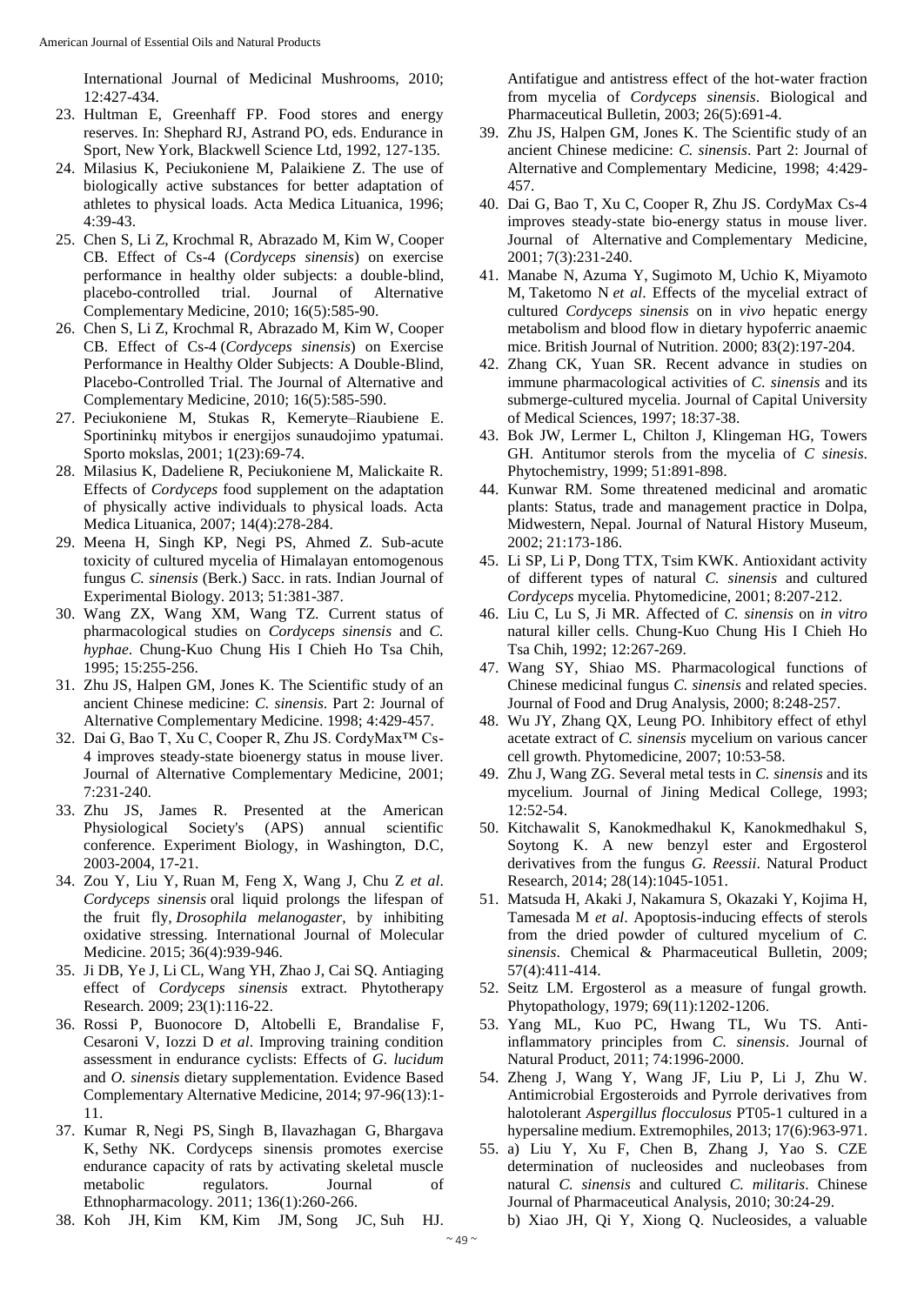chemical marker for quality control in traditional Chinese medicine *Cordyceps*. Recent Patents Biotechnology, 2013; 7(2):153-166.

- 56. Coelho JE, Alves P, Canas PM, Valadas JS, Shmidt T, Batalha VL *et al*. Overexpression of adenosine A2A receptors in rats: effects on depression, locomotion, and anxiety. Frontiers in Psychiatry, 2014; 5(67):1-8.
- 57. Jia JM, Ma XC, Wu CF, Wu LJ, Hu GS. Cordycedipeptide-A, a new cyclodipeptide from the culture liquid of *C. sinensis* (Berk.) Sacc. Chemical and Pharmaceutical Bulletin, 2005; 53: 582-583.
- 58. Jia JM, Tao HH, Feng BM. Cordyceamides-A and B from the culture liquid of *C. sinensis* (Berk.) Sacc. Chemical and Pharmaceutical Bulletin, 2009; 57: 99-101.
- 59. Kitakaze M., Hori M. Adenosine therapy: a new approach to chronic heart failure. Expert Opinion on Investigational Drugs, 2000; 9(11): 2519–2535.
- 60. Ma YF, Zhang J, Zhang Q, Chen P, Song J, Yu S, Liu H, Liu F, Song C, Yang D, Liu J. Adenosine induces apoptosis in human liver cancer cells through ROS production and mitochondrial dysfunction. Biochemical and Biophysical Research Communications, 2014; 448(1): 8–14.
- 61. Ontyd J, Schrader J. Measurement of adenosine, inosine, and hypoxanthine in human plasma. Journal of Chromatography, 1984; 307(2): 404–409.
- 62. Yang D, Yaguchi T, Yamamoto H, Nishizaki T. Intracellularly transported adenosine induces apoptosis in HuH-7 human hepatoma cells by down regulating c-FLIP expression causing caspase-3/-8 activation. Biochemical Pharmacology, 2007; 73(10): 1665–1675.
- 63. Vestergaard P, Rejnmark L, Mosekilde L. Diabetes and its complications and their relationship with risk of fractures in type 1 & 2 diabetes. Calcified Tissue International, 2009; 84(1): 45–55.
- 64. Park ES, Kang DH, Yang MK, Kang JC, Jang YC, Park JS, Kim SK, Shin HS. Cordycepin, 3'-deoxyadenosine, prevents rat hearts fromischemia/reperfusion injury via activation of Akt/GSK- $3\beta$ /p70S6K signalling pathway and HO-1 expression. Cardiovascular Toxicology, 2014;  $14(1): 1-9.$
- 65. Wang J, Liu YM, Cao W, Yao KW, Liu ZQ, Guo JY. Anti-inflammation and antioxidant effect of cordymin, a peptide purified from the medicinal mushroom *C. sinensis*, in middle cerebral artery occlusion-induced focal cerebral ischemia in rats. Metabolic Brain Disease, 2012; 27(2): 159–165.
- 66. Ying XZ, Peng L, Chen H, Shen Y, Yu K, Cheng S. Cordycepin prevented IL- $\beta$ -induced expression of inflammatory mediators in human osteoarthritis chondrocytes. International Orthopaedics, 2014; 38(7): 1519–1526.
- 67. Zhou XX, Luo LP, Dressel WK, Shadier G, Krumbiegel D, Schmidtke P, Zepp F, Meyer CU. Cordycepin is an immunoregulatory active ingredient of *C. sinensis*. The American Journal of Chinese Medicine, 2008; 36(5): 967–980.
- 68. Cimmino A, Puopolo G, Perazzolli M, Andolfi A, Melck D, Pertot I, Evidente. Four hemisynthetic derivatives were prepared from maculosin (cyclo(L-Pro-L-Tyr)), isolated from *Lysobacter capsici* AZ78 and having antioomycete activity against some fungi pathogenic crop plants. A very strong antifungal activity was showed by the azido derivatives of maculosin, which could have pratical application in agriculture as safe fungicide.

Chemistry of Heterocyclic Compounds, 2014; 50(2): 290-295.

- 69. Wattana-Amorn P, Charoenwongsa W, Williams C, Crump MP, Apichaisataienchote B. Antibacterial activity of cyclo(L-Pro-L-Tyr) and cyclo(D-Pro-L-Tyr) from *Streptomyces* sp*.* strain 22-4 against phytopathogenic bacteria. Natural Product Research, 2016; 30(17):1980-1983.
- 70. Xiao ZH, Zhou JH, Wu HS. Effect of myriocin on the expression of cyclin D1 in high glucose induced hypertrophy mesangial cells. Chinese Journal of Contemporary Paediatrics. 2011; 13:677-679.
- 71. Chiou WF, Chang PC, Chou CJ, Chen CF. Protein constituent contributes to the hypotensive and vasorelaxant of *C. sinensis*. Life Sciences, 2000; 66(14):1369-1376.
- 72. Shao PL, Kui JZ, Zhao NJ, Zong HS, Tina TXD, Chun KL *et al*. A polysaccharide isolated from *C. sinensis*, a traditional Chinese medicine, protects PCl2 cells against hydrogen peroxide-induced injury. Life Sciences, 2003; 73:2503-2513.
- 73. Kiho T, Hui J, Yamane A, Ukai S. Hypoglycemic activity and chemical properties of a polysaccharide from the cultural mycelium of *C. sinensis*. Biological and Pharmaceutical Bulletin, 1993; 16(12):1291-1293.
- 74. Kiho T, Ookubo K, Usui S, Ukai S, Hirano K. Structural features and hypoglycemic activity of a polysaccharide (CS- F10) from the cultured mycelium of *C. sinensis*. Biological and Pharmaceutical Bulletin, 1999; 22(9):966- 970.
- 75. Li SP, Su ZR, Dong TTX, Tsim KWK. The fruiting body and its caterpillar host of *C. sinensis* show close resemblance in main constituents and anti-oxidation activity. Phytomedicine, 2002; 9(4):319-324.
- 76. Liu F, Ooi VEC, Chang ST. Free radical scavenging activities of mushroom polysaccharide extracts. Life Sciences, 1997; 60:763-771.
- 77. Nakamura K, Yamaguchi Y, Kagota S, Shinozuka K, Kunitomo M. Activation of *in-vivo* Kupffer cell function by oral administration of *C. sinensis* in rats. The Japanese Journal of Pharmacology. 1999; 79(4):505-508.
- 78. Wu Y, Hu N, Pan Y, Zhou L, Zhou X. Isolation and characterization of a mannoglucan from edible *C. sinensis* mycelium. Carbohydrate Research, 2007; 342:870-875.
- 79. Yalin W, Ishurd O, Cuirong S, Yuanjiang P. Structure analysis and antitumor activity of  $(1\rightarrow 3)$ - $\beta$ -D-glucans (cordyglucans) from themycelia of *C. sinensis*. Planta Medica, 2005; 71(4):381-384.
- 80. Yuan JG, Cheng XH, Hou YQ. Studies on the components and pharmacological action of polysaccharide from *C. sinensis*. Food and Drugs, 2005; 7:45-48.
- 81. Zhan TR, Song JM. Progress in studies of Mannitol in medicinal application. Chinese Journal of Marine Drugs, 2003; 22:57-61.
- 82. Zhong S, Pan HJ, Fan LG, Lv GY, Wu YZ, Parmeswaran B *et al*. Advances in research of polysaccharides in *Cordycep* species. Food Technology and Biotechnology, 2009; 47:304-312.
- 83. Wasser SP. Medicinal mushrooms as a source of antitumor and immunomodulating polysaccharides. Applied Microbiology and Biotechnology, 2002; 60:258- 274.
- 84. Cheung JK, Li J, Cheung AW, Zhu Y, Zheng KY, Bi CW